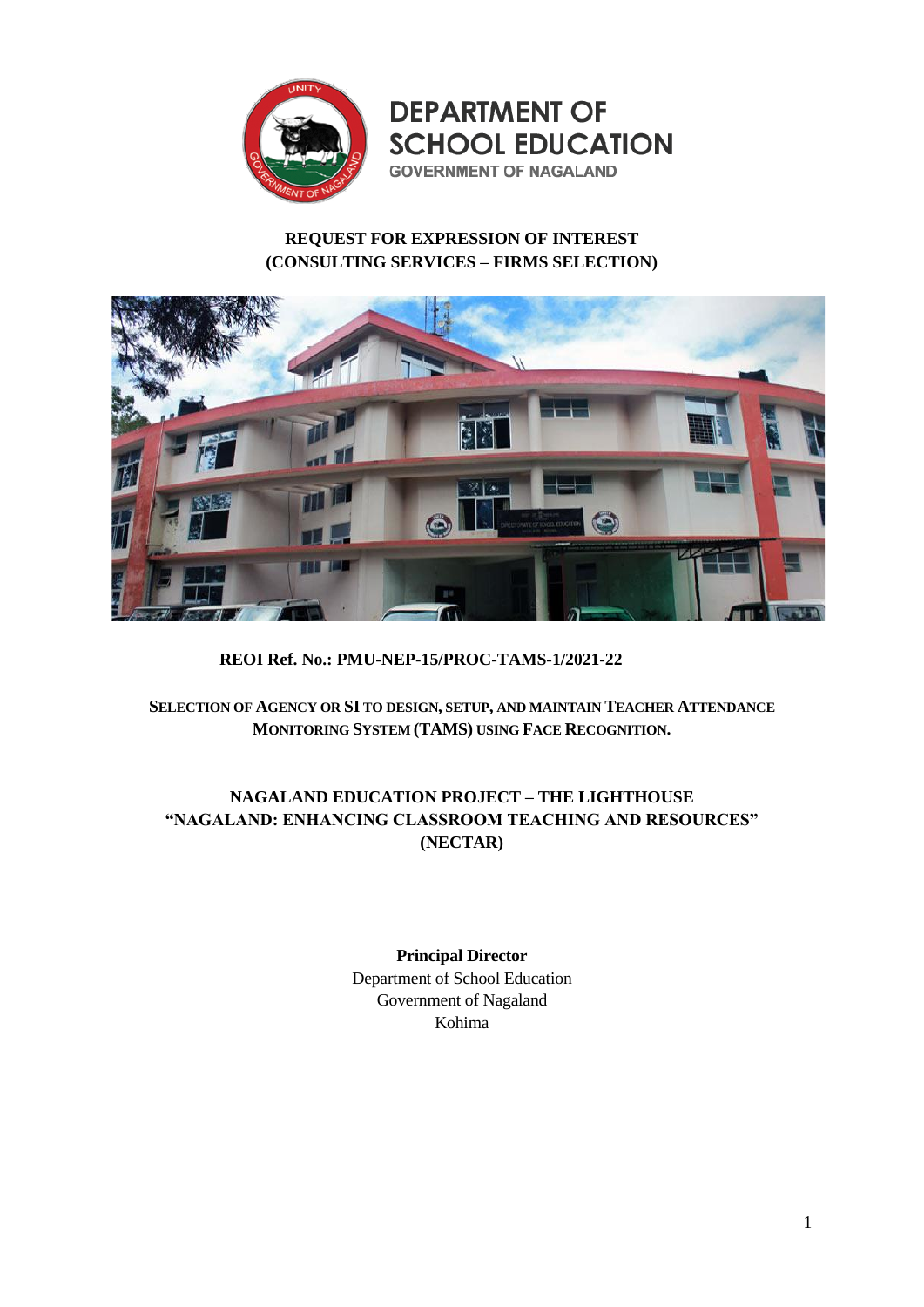## **REQUEST FOR EXPRESSIONS OF INTEREST**

## **Country - India**

# **Project – NAGALAND EDUCATION PROJECT-THE LIGHTHOUSE (NAGALAND ENHANCING CLASSROOM TEACHING AND RESOURCES)** (**P172213**)

**Assignment Title:** Selection of Agency or SI to design, setup, and maintain Teacher Attendance Monitoring System (TAMS) using Face Recognition.

## **Reference No**.: **PMU-NEP-15/PROC-TAMS-1/2021-22**

- 1. The Department of School Education (DSE), Government of Nagaland (GoN) has received financing from the World Bank toward the cost of the Nagaland Education Project – The Lighthouse / Nagaland: Enhancing Classroom Teaching and Resources (NECTAR) Project and intends to apply part of the proceeds for consulting services.
- 2. The project has been prepared with the development objective of improving the learning experience in select schools and enhancing school education governance and management across the state. The project development objective is to (i) enhance the governance of schools across the state; and (ii) improve teaching practices and learning environments in selected school complexes.
- 3. The DSE now invites eligible Agency or SI or System Integrator ("Agency" or "SI") to indicate their interest in providing the services. The services ("Services") are to support the Project Management Unit (PMU) of "Nagaland: Enhancing Classroom Teaching and Resources (NECTAR)" project with requisite experience and capabilities. The support will be as per Terms of Reference (TOR). The detailed Terms of Reference for the assignment can be found at the following weblink: https:// [https://nagalandtenders.gov.in/nicgep/app](https://nagalandtenders.gov.in/) and https://education.nagaland.gov.in The TOR for the assignment is attached as Annexure-I. More details about the project can be found in the Project Information Document (PID) on the World Bank Website:

[https://documents.worldbank.org/en/publication/documents](https://documents.worldbank.org/en/publication/documents-reports/documentdetail/367221603096245045/project-information-document-nagaland-enhancing-classroom-teaching-and-resources-p172213)[reports/documentdetail/367221603096245045/project-information-document-nagaland-enhancing](https://documents.worldbank.org/en/publication/documents-reports/documentdetail/367221603096245045/project-information-document-nagaland-enhancing-classroom-teaching-and-resources-p172213)[classroom-teaching-and-resources-p172213](https://documents.worldbank.org/en/publication/documents-reports/documentdetail/367221603096245045/project-information-document-nagaland-enhancing-classroom-teaching-and-resources-p172213)

- 4. The Services will be delivered for a tentative period of forty-eight (48) months out of which nine (09) months for design, development implementation and thirty-nine (39) months for operation and maintenance of the facility, subject to extension, if necessitated by the requirements of the project, for a duration to be determined by the DSE, GoN at the close of the contract.
- 5. Interested Agency or SIshould provide information demonstrating that they have the required qualifications and relevant experience to perform the Services. The short-listing criteria are:
	- a. The Agency or SI should be eligible as per applicable Procurement Regulations of the World Bank.
	- b. General experience of the Firm(s) in the areas of application-based software development, system integration (specially projects involving central web-based solutions and hosting services), facility management services, real time data tracking, experience in implementation of Attendance Monitoring System (AMS) for entities like department/PSU/Corporation etc. The experience of implementing such project in schools/educational institutions/offices would be an added advantage. Copy of work order/ PO along with experience certificate should be enclosed with proposal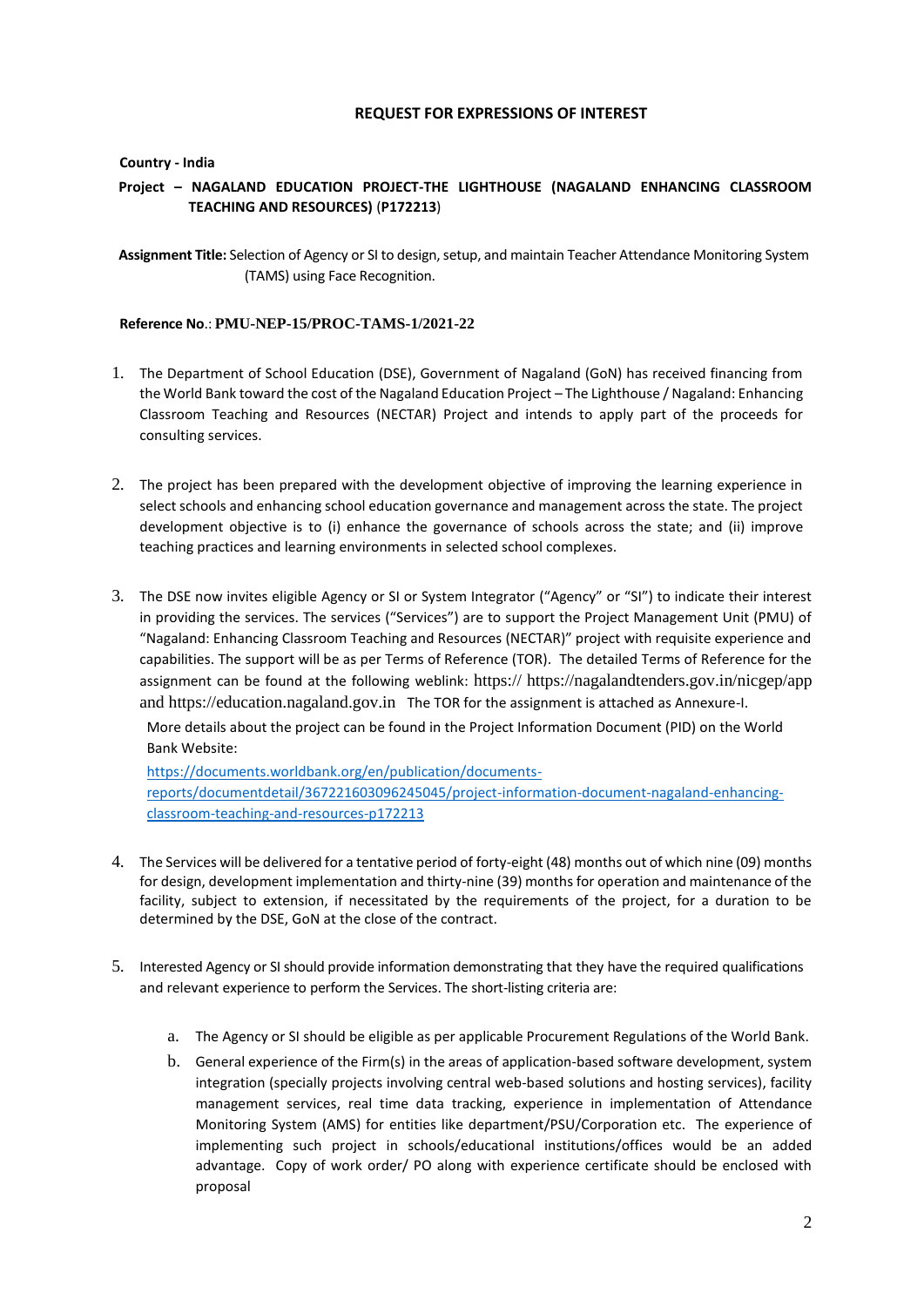- c. Financial soundness: The firm/SI should have a minimum average annual turnover for the last three years (FY 2017-18, 2018-19, 2019-20) of INR 3 (three) crores. Further, the Agency or SI should have a positive net worth in each of the three mentioned financial years.
- d. The Agency or SI should have at minimum 10 (ten) nos. of software developers in company's payroll to achieve and manage the project. A copy of certificate issued by Company's HR/Company Secretary should be submitted as the supporting document or any statutory compliance proof w.r.t employee proof.
- e. Working experience in north-eastern states will an added advantage. In that case details along with valid documentary evidences (such as assignments contracts / certificates etc.) should be submitted by the Agency with the EoI proposal

Agencies or SI are requested to submit the following supporting documents against the above- mentioned criteria:

- (a) Registration paper of the firm(s);
- (b) JV agreement/letter of intent (if applicable);
- (c) Firm's informational brochure/booklet outlining its services.;
- (d) Audited financial reports for last 5 years;
- (e) Relevant Service experience record (including nature, total cost, total input in terms of staff month, employer, location of service, scope of services etc.)
- 6. The attention of interested Consultants is drawn to paragraphs 3.14, 3.16, and 3.17 of the "**World Bank Procurement Regulations, 2016**" for IPF Borrowers (Revised November 2020), setting forth the World Bank's policy on conflict of interest.

Agencies or SI may associate with other firms in the form of a **joint venture or a sub- consultancy** to enhance their qualifications. In the case of an association, all members of such "association" should have real and welldefined inputs to the assignment and the total number of firms including their associates shall be maximum of three. While indicating information relating to status of association, it shall be made clear whether responsibility of the firm is in the capacity of a Lead firm (lead partner) or as an associated firm (subconsultant) or Joint Venture or a Consortium with detail scope of the services. In case of association in the form of sub-consultancy, the experience of sub-consultant shall not be considered in the evaluation. In case of a Joint Venture or a Consortium, all the partners in the Joint Venture and Consortium shall be Jointly and Severely liable for the entire contract, if selected.

Further, the experience of a parent company, subsidiary company, group of companies or associates (whatever the names) of the Agency shall not be considered in evaluation

- 7. Agency will be selected in accordance with the Quality and Cost Based Selection (QCBS) method as set out in Section VII, paragraph 7.3 of the World Bank's "Procurement Regulations for IPF Borrowers" July 2016, revised November 2020 ("Procurement Regulations").
- 8. Further information can be obtained at the address below during office hours. Queries may also be mailed at [contact@nagalandeduproject.com](mailto:lighthousenaga@gmail.com,) with the subject line – "**Query TAMS <Name of the Firm>**" upto 23:59 Hrs 10<sup>th</sup> March, 2022. Please account for delays in response to queries.
- 9. Expressions of interest must be submitted on https://nagalandtender.gov.in w with the subject line "**EoI\_TAMS \_<Name of the firm>**" by 1300 Hrs, 17th March 2022.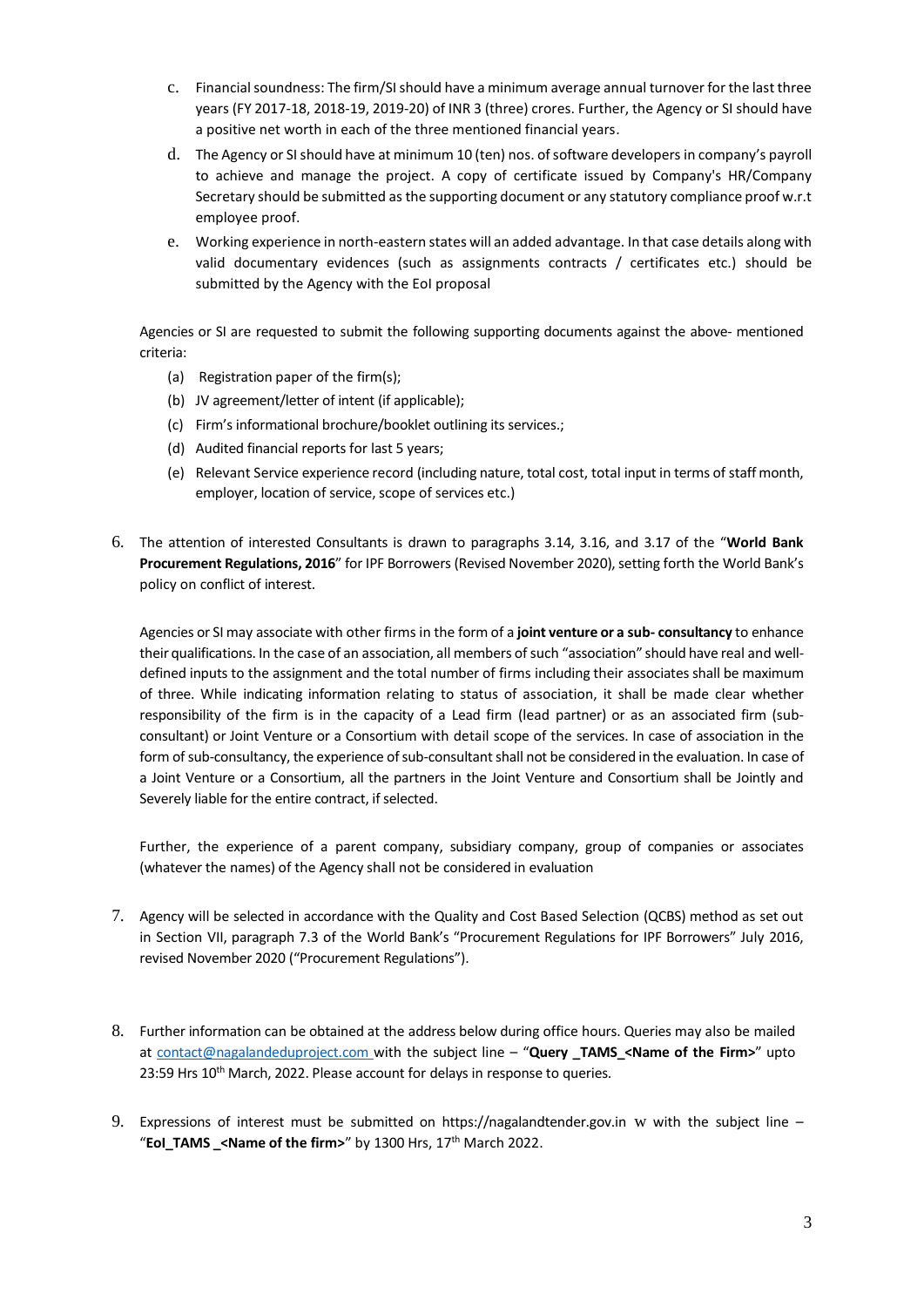10. The Agency will need to enroll themselves on https://nagalandtenders.gov.in using the option "Online Bidder Enrolment". This enrolment is free at this point of time. Possession of a valid Class III Digital Signature (DSC) in the form of smart card/e-token in the Company's name is a prerequisite for registration and participating in the EOI submission activities through the website. For any further clarification on how to enrol and how to submit your proposal can be found at the following weblink

<https://nagalandtenders.gov.in/nicgep/app?page=BiddersManualKit&service=page>

## **Project Director,**

Nagaland Education Project – The Lighthouse (NECTAR) Department of School Education, Govt. of Nagaland, Upper Bayavu Hill, Kohima-797001 Nagaland, India E-mail[: contact@nagalandeduproject.com](mailto:contact@nagalandeduproject.com) Tel: +91370-2260044 / +91-98636 05643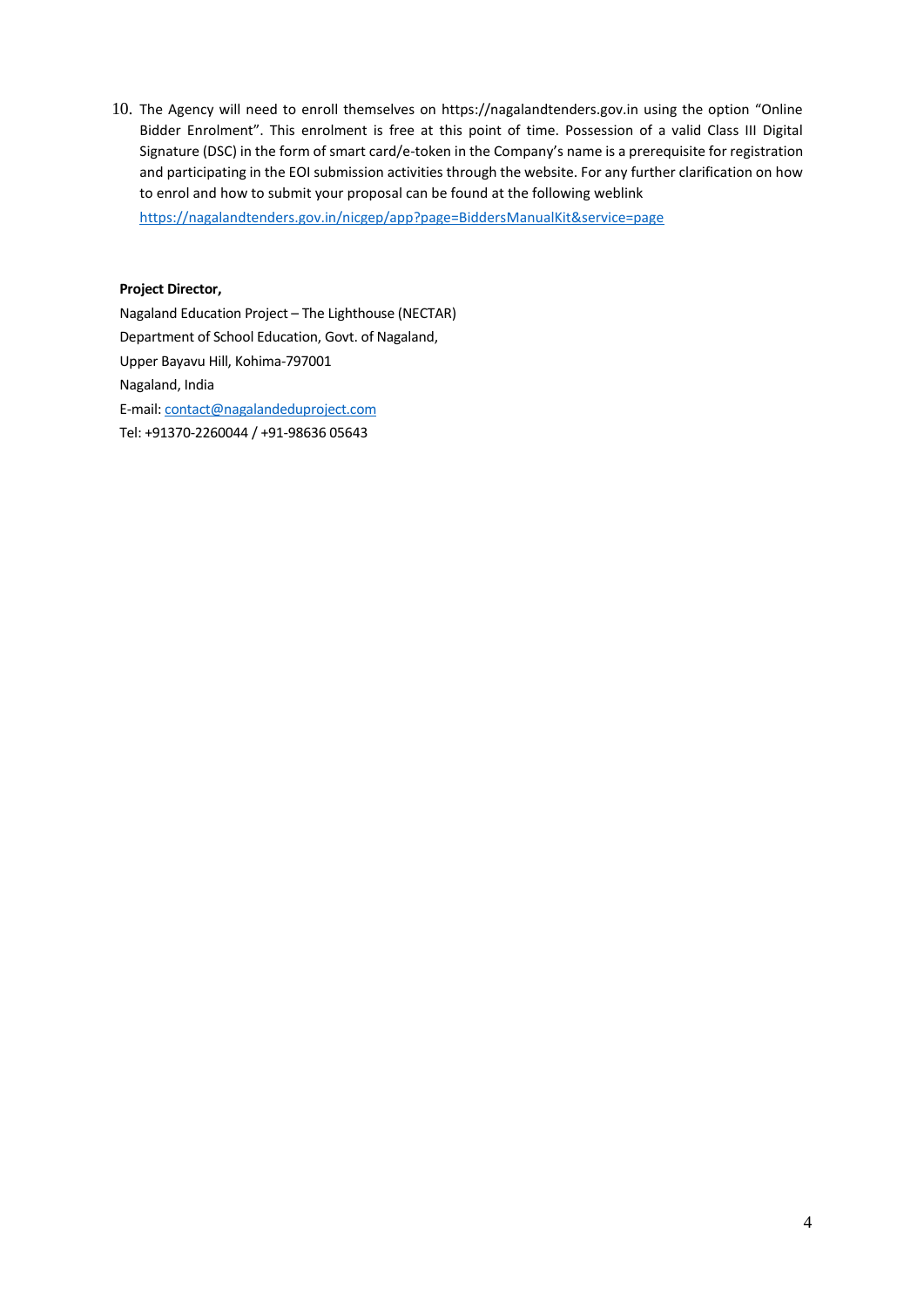## **Annexure - I**

## **Terms of Reference**

**Selection of Agency to design, setup, and maintain Teacher Attendance Monitoring System (TAMS) using Face Recognition**

## **1. Introduction**

Public school education in Nagaland consists of about 1953 government schools catering to around 150,000 students. Private schools in Nagaland constitute 717 private schools, 40% of which are in urban areas, enroll about 220,000 students.

The public school system is characterized by systemic weaknesses in teaching quality and teacher workforce management, including a lack of reliable data on teachers, especially their classroom presence and performance. There is a lack of systems for reliably registering teacher presence/absence, detecting teacher proxies, and following up with measures/sanctions for these kinds of professional faults. The Department of School Education (DSE) realizes that while teaching positions at all levels of schooling were filled with regular teachers, there was a phenomenon of 'proxy-teachers' across the state, particularly in the more remote areas. This involved appointed teachers not taking classes themselves and instead sending unknown substitutes on their behalf. Overall, Nagaland has gaps across the education service delivery chain that ranges from basic issues, such as poor Infrastructure and student access challenges, to teaching quality and school performance.

## **2. Overall Program Objective**

- 2.1 The aim of the NECTAR project is to improve the overall quality of education in the state. Given the current state of educational access, equity, and quality in Nagaland, it is imperative that any intervention within the state takes a holistic approach to improving teaching-learning practices. This project intends to focus on specific areas, across different levels:
	- Enhancing the capabilities of the state to deliver quality education services, and
	- Improving the quality of learning environments in schools.
- 2.2 Improving system and school management will focus on creating a more resilient and tenacious education system, which will enhance the capabilities of the system thereby strengthening it and establish outcome-based information system. Technological intervention will be critical to support teaching and learning. Enhancing teaching and learning environment will need a roadmap for quality improvement, case studies and live examples of how to improve teaching and learning for efficient governance. The project will also require technical assistance to manage communication along with a strategy for managing contingency.
- **2.3** Nagaland State Government intends to build a Teacher Attendance using Face Monitoring System Recognition technique, as part of the World Bank supported "Nagaland: Enhancing Classroom Teaching and Resources (NECTAR)" project. The purpose of TAMS is to provide all the schools, teachers, and school leaders in Nagaland with the necessary software and hardware tools in order to report daily teacher attendance in a reliable and timely manner. For this purpose, TAMS will specifically employ the facial recognition technology for person identification, along with location and time stamping.

## **2.4 The objectives of the TAMS for Agency or SI are as follows:**

a. To develop an exclusive software with specific features that can work in Tablet + Mobile (Android and iOS) and Web (all major browsers).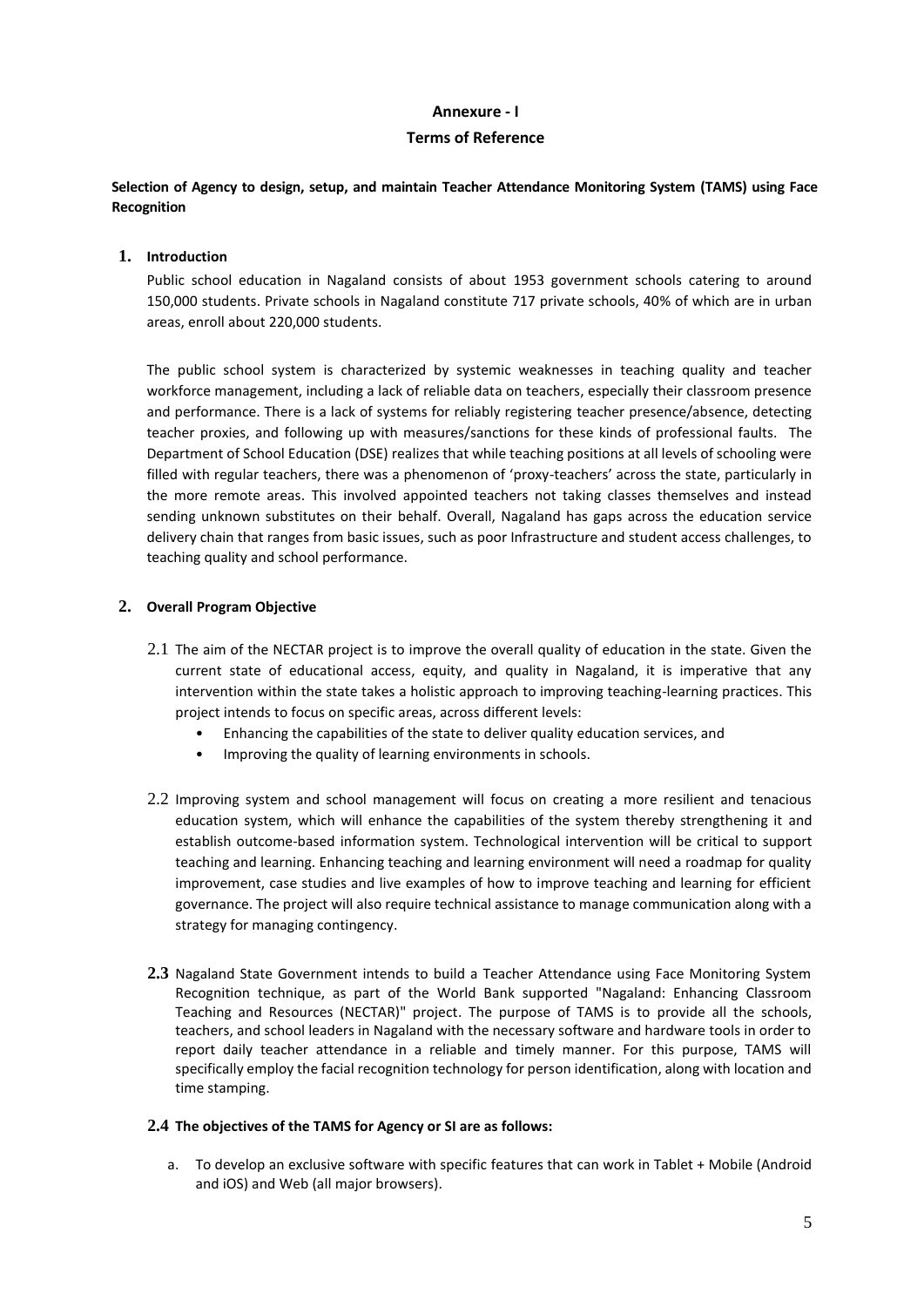- b. To deploy and provide maintenance services of developed software in every school.
- c. To provide periodic analytics of attendance data of school leaders, teachers, and other staff through in-school hardware and their personal devices.
- d. To ensure the data privacy norms as instructed by GoN are always met.

## **3. Scope of Services by the Agency or SI:**

The goal of the Agency or SI is **to design, develop and deploy software, and maintenance services for TAMS, for all 1953 schools across 16 districts of Nagaland for a period of 48 months. Agency or SI need to propose necessary server requirements to DSE. DSE will provide the server to Agency or SI for deployment and operations.** Please note that the services are 'indicative' and may be detailed by the GoN at a later stage.

## **3.1 Project Implementation Phase**

#### **a) Requirement Analysis and Solution Design**

The selected Agency or SI is required to carry out detailed level of requirement analysis and current system study in consultation with the identified stakeholders. Agency or SI is required to understand the exact scope of the application, detailed list of schools, existing teachers' data to be collected from the department during this phase. The Agency or SI has to prepare discovery questionnaire, requirement traceability matrix etc. to finalize the high-level Business Requirement Document (BRD) before proceeding to create the functional design. Agency or SI has to prepare a functional design for the application. The functional design for the system to be developed by the Agency or SI will be approved and signed off for implementation by the DSE after proper review and discussion. The implementation Agency or SI will then submit the technical design which has to be prepared based upon the approved functional design detailing out the technical components and module designs.

## **b) Data Collection and Validation**

The SI is required to collect all data pertaining to the existing teachers, school of the states to prepare them for data entry into the proposed system. Data collection shall be performed at department level, district level and sub-divisional headquarter level. The Agency or SI is required to get the collected data verified and validated by the department before updating the data in the system. Data collection and up-dation in the system will be one time as well as incremental in nature as and when required as per the project.

## **c) Application Development/Customization**

The Agency or SI can either propose bespoke development of the application based on the system study done or can opt for COTS implementation after required customization if any off-the-shelf product meets the requirement of the proposed system. The Agency or SI is advised to provide their quote accordingly on the implementation approach they deem fit. In both the approaches the Agency or SI is expected to complete development/ customization of the application following best practices of software engineering including unit testing, systems testing, performance testing and security testing. Department should be updated regularly on all the status of the development cycle and submit reports after completion of each phases of activities.

The Agency or SI can carry out the development/ of the system in the DSE office premises. However, they are required to ensure that the final product developed can be hosted in the server infrastructure commissioned by the GoN.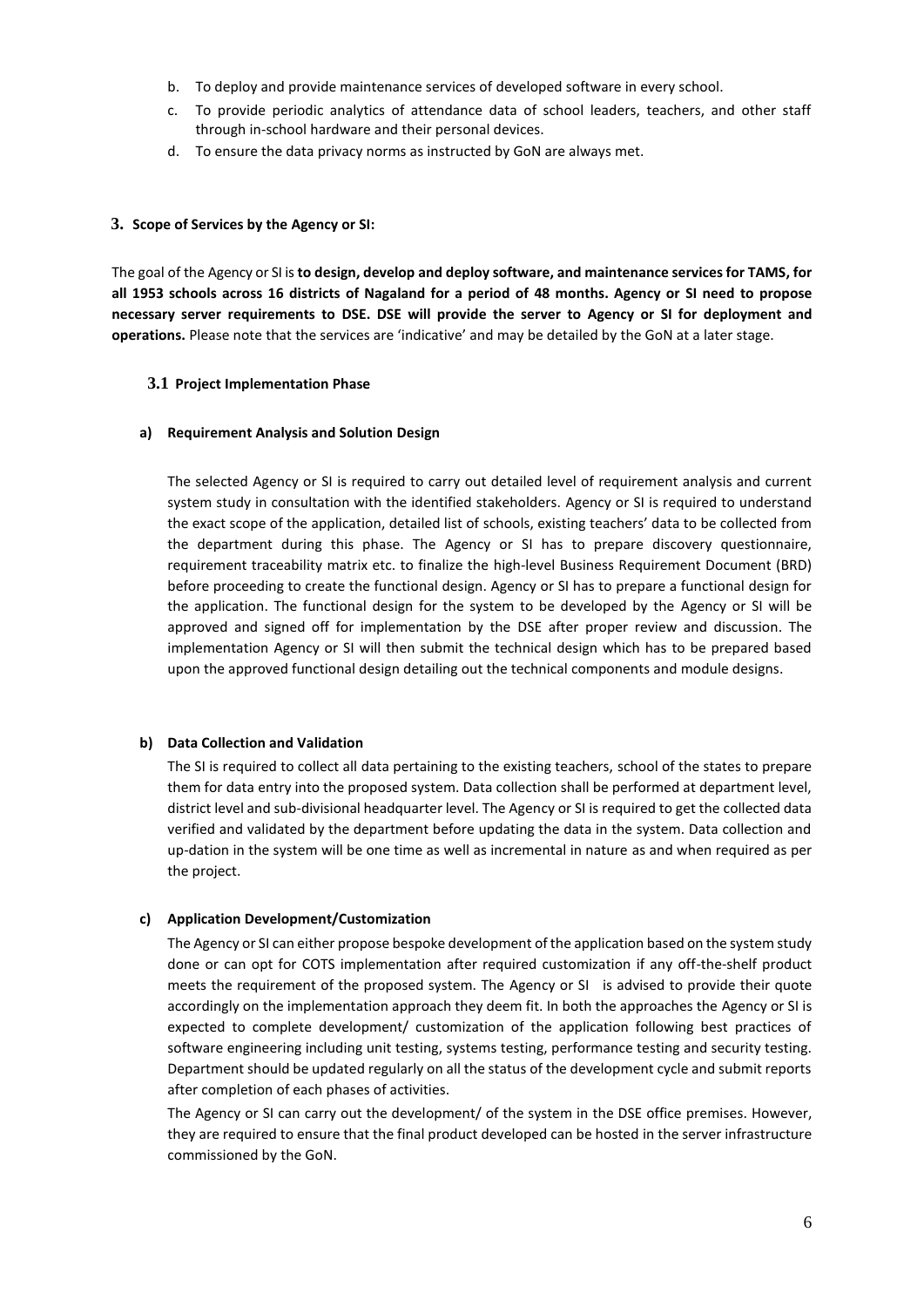### **d) Data Digitisation/ Data Entry**

The Agency or SI is required to digitize all the data collected for teachers, schools in the system developed after proper validation is done by the department. The Agency or SI is required to get a sign off from the department on the accuracy of the data digitalization performed in the system by them.

#### **e) Application Hosting**

The Agency or SI is required to host the final production version of the application in DSE Server, The Server Details and requirements have to be suggested by the Agency or SI to DSE during the submission of SRS and FRS. DSE will start a separate procurement process for the same. The Agency or SI has to communicate their choice of data center for hosting TAMS in writing to the department for its consideration and approval. The Agency or SI should also host a copy of the application in their own server. GoN/DSE is not responsible for commissioning any servers, software's for development or testing purposes. Any server, software required for development and testing must be procured by the SI, at their own cost which may be accessed by the department for training, testing or demo purpose.

#### **f) Application Demo**

The Agency or SI has to make presentations of the application to the department and other stakeholder before UAT from time to time or as and when required by department, for sign off by the department for the security certification.

## **g) Security Certification**

The Agency or SI is required to get the developed application security certified by any CERT-IN empaneled Agency or SI before rolling out the application in the production environment. The SI shall also ensure that the software systems supplied has all the contemporary security-related features and features related to the security as prescribed under relevant security standards. The SI shall get the system audited before and after the start of the go-live.

#### **h) Capacity Building / Training**

The Agency or SI is expected to conduct detailed application training to 400 users before UAT and obtain sign off from the department for the same before proceeding for UAT.

## **i) UAT and Go-Live**

Comprehensive User Acceptance Testing(UAT) has to be conducted by the Agency or SI and corresponding sign off to be obtained from the department on successful completion. Once the approval is obtained the production software can be rolled out.

## **j) Licenses**

The Agency or SI is required to procure/ supply required licenses for software for production/ hosting as necessary. The agency should factor the prices for such licenses required for their solution in the financial proposal.

#### **3.2 Scope of Services - Operation and Maintenance Phase (O&M)**

#### **a) Overview of Post Implementation Services**

After the Go-Live, the Agency or SI is to provide operation and maintenance of the Tablet + Mobile (Android and iOS) and Web (all major browsers) for a period of thirty-nine (39) months from the date of Go-Live. During this period the Agency or SI is required to provide all the necessary support and resolution for any technical or functional issue in the applications including any enhancement or bug fixing. If the Agency or SI is opting to engage any other third party for the application hosting, then Agency or SI is expected to carry out all required co-ordination with the third party.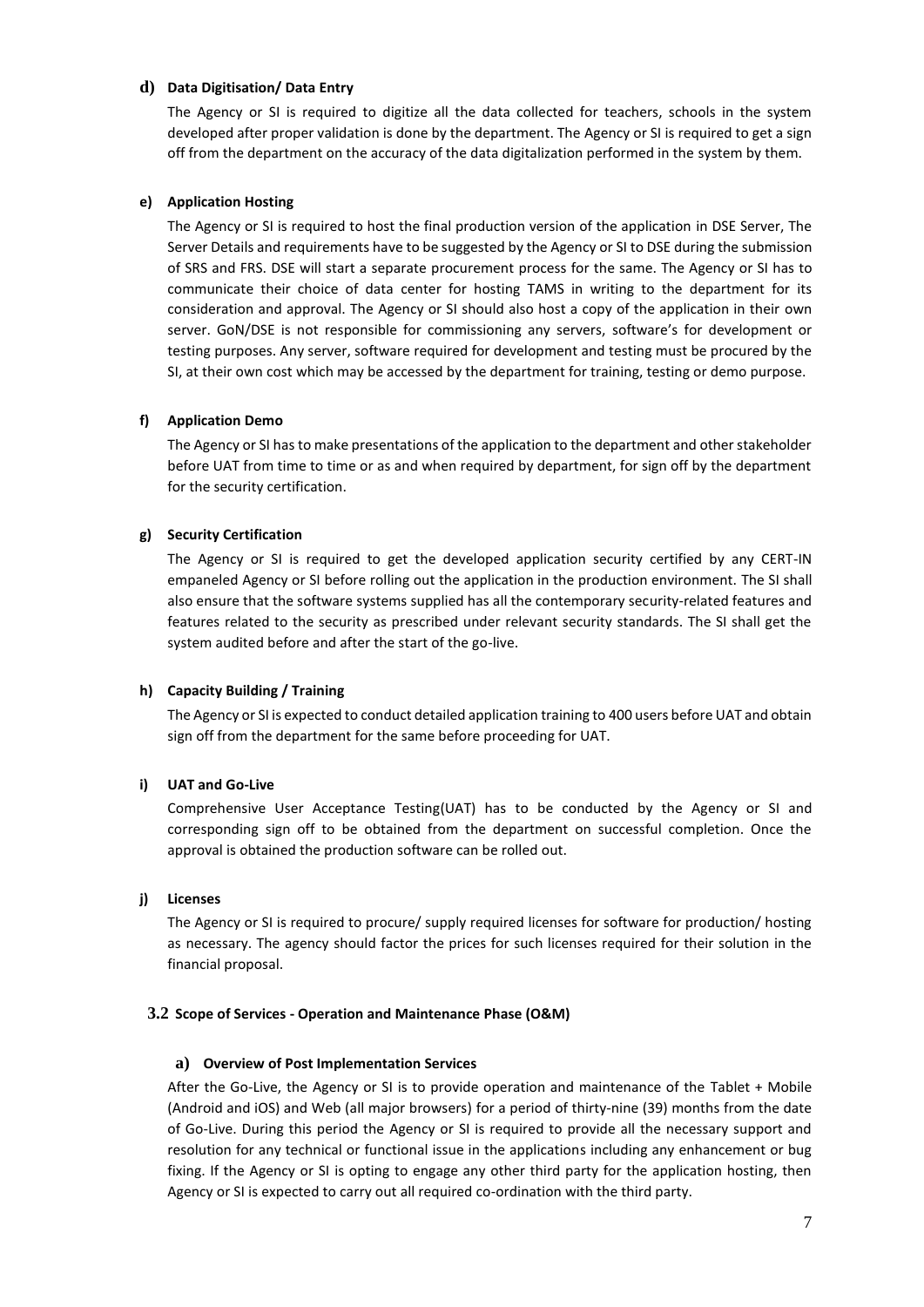#### **b) Data Collection and Data Entry/ Data Up-dation**

The Agency or SI has to enter new records for teachers, schools into the system to keep both the modules updated at all times during the O&M period on case-to-case basis when new teachers are appointed or new schools are introduced in the system or in case any information pertaining to teachers, school needs to be updated by the department. Moreover, in case of approved change requests from teachers for correction of their personal information, Agency or SI is expected to carry on the necessary data correction and updating as required for those records.

#### **c) Technical Support**

The Agency or SI is expected to provide continuous technical support accordingly till the end of the project period.

#### **d) Operation Support and Handholding**

The Agency or SI has to setup a support phone (local Number or Toll Free for two (2) parallel line numbers) based helpdesk for the application support and issue resolution and a dedicated team of personnel to be available with the department for the entire period of Operation and Maintenance phase. The operations executives may have to provide application handholding to the users of the application on case-to-case basis. Moreover, the operations executives may have to engage in data collection from the departments for any new records to be created or data to be updated.

#### **e) Collection and Maintenance of Attendance Records of Teachers**

The Agency or SI is required to collect monthly attendance records of all teachers of each school from district and sub-division levels and to update the same into the system on a regular basis. The attendance records have to be collected and updated in the system and made available for the department within the first week of the next month for the records of the previous month. This scope will be part of operations & maintenance activity of the Agency.

## **3.3 Ownership of TAMS Application Source Code**

The DSE shall be the sole owner of the TAMS application source code and the TAMS database. The Agency or SI shall hand over the source code and the related developer documentation inclusive but not limited to application architecture documentation, UML files, README files, configuration and installation guides, and API documentation (in a suitable media) immediately after the successful acceptance testing of the main version of the TAMS application and at every subsequent revision of the TAMS application

## **3.4 Ownership of TAMS Database**

The Department of Education, Govt. of Nagaland shall be the sole owner of the TAMS database.

#### **3.5 Exit Management**

After the successful completion of the operation and maintenance period, the Agency or SI is expected to carry out the following activities required to complete the exit formalities:

- I. Functional and Technical Knowledge Transfer of both the modules of the application to the personnel identified by the department.
- II. Transfer the source code and digital database to the department.
- III. Obtain Completion Certificate from the department.
- IV. Submission of self-certificate declaring adherence to non-disclosure agreement and data privacy.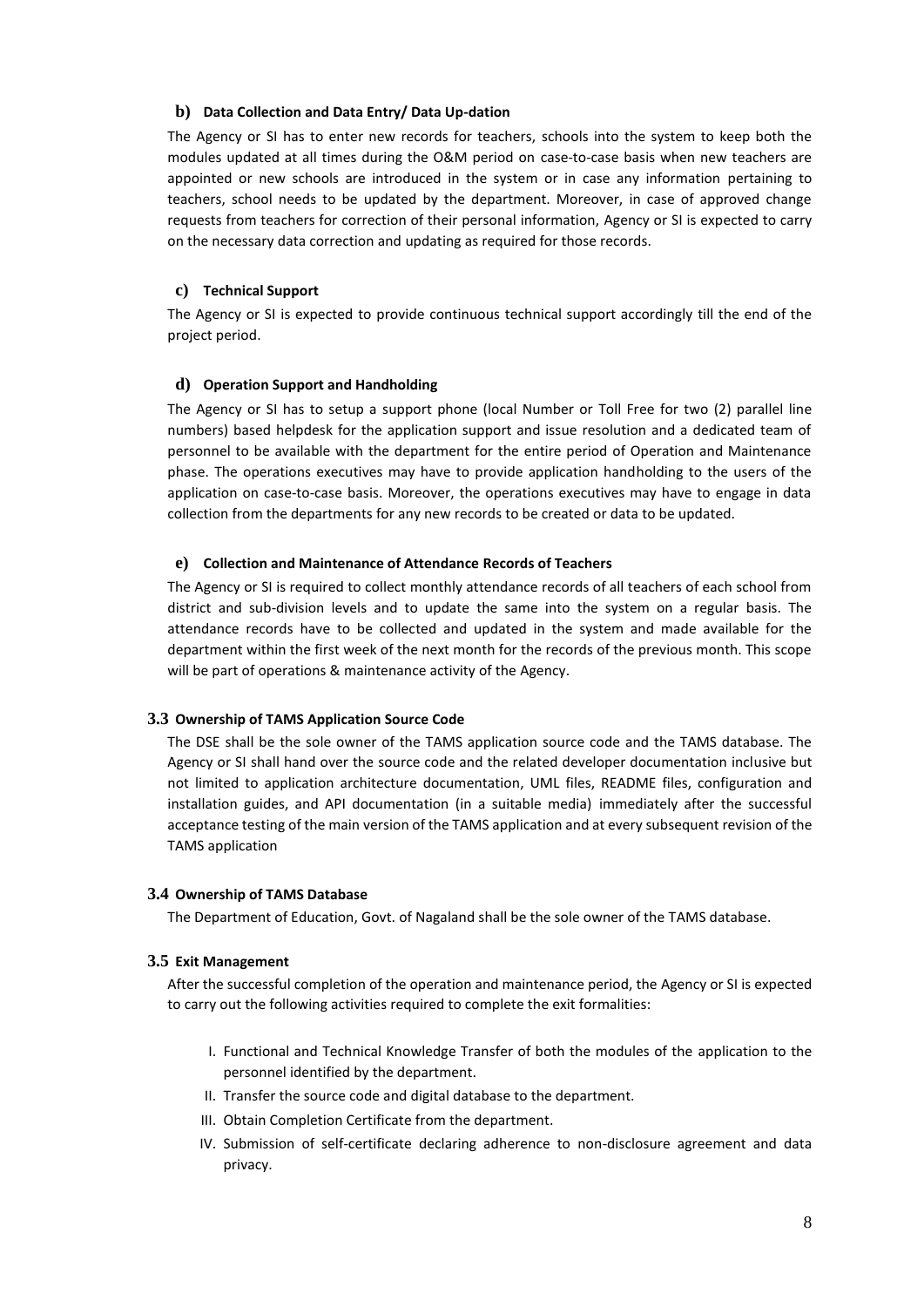## **3.6 System architecture**

The attendance management system will manage attendance in school setting to minimize learning loss due to Teacher's absence. The Tablet + Mobile (Android and iOS) and Web (all major browsers) will show real time attendance data automatically through using real time location systems, which also allows for cross linking between attendance data and performance via API (Application Program Interface). The system should be a light weight and modular in nature with potential web services/ API ready for any future integration with other similar system.



## ■ Staff that have their smartphones:

They will install the app on their mobile phones and register themselves to TAMS from their specific device (non-registered devices should not allow marking of attendance). They will record their attendance during **entry and exit** in campus, from the app installed in their registered mobile device. For recording, they must be present within the defined **geo-fence** of the school campus. The system will match their face data with the database. After verification, the attendance process is completed.

■ Staff that don't have their smartphones:

They will mark their attendance from the **Android Tablets** provided in every school campus. Such staff should stand in front of the tablets with a fair distance. The high-resolution front camera of the tablets will check the face data of the staff standing in front of it and matches their face data with the database

■ Additional staff (such as CRC, BRC, visitors etc.):

They will mark their attendance from the smartphone app of the super user (i.e. principal or anyone nominated by principal) or the designated school campus tablet (Clock in and out).

**Note:** The super user (as nominated by the GoN) should be able to mark the attendance of such staffs who don't have a smartphone or the registered device

## **3.8. The System Integrator (SI) is required to provide services as mentioned:**

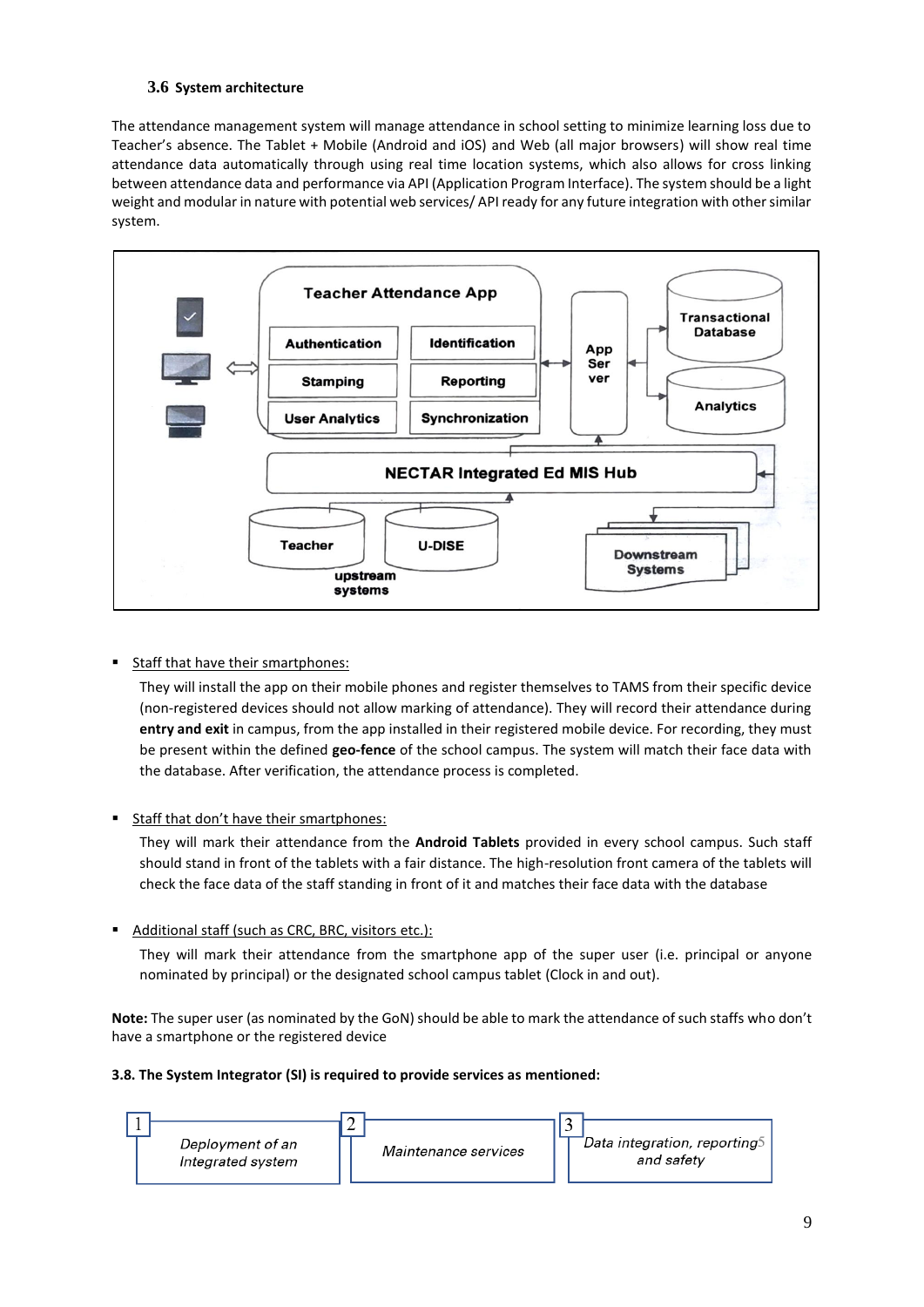## 3.8.1. Deployment of an integrated system

An integrated system here refers to a comprehensive packaged system of software. The Agency or SI must ensure installation and commissioning of Browser/Mobile/ Tablet based TAMS along with MIS analytics dashboard. The internet and electricity facility at school level will be provided by the DSE and GoN. The SI is required to deploy the integrated system that works under such conditions and offline as well.

The Agency or SI must also provide necessary training to the trainer and system integrator as and when required. Training to various stakeholders including teachers (primary & secondary) and administrative staff at each school, officials at district & at Head office (HO) level to be conducted before handing over the facility to GoN. At least one resource from each block to be identified and trained and will be in charge of the facility.

All required technical documentation pertaining to the below mentioned points needs to be created and shared with GoN beforehand:

- ➢ Software Requirement Specification (SRS)- It should as per latest IEEE standards.
- $\triangleright$  Functional Requirement Specification (FRS)- the Agency or SI will study the existing process, analyses the present cases, collecting the data, set up the data migration strategy etc.
- ➢ SMS email integration, load testing performance.
- $\triangleright$  E-signing, availability of Master data.
- ➢ User Acceptance Test (UAT).
- ➢ User Requirement Specification (URS).
- ➢ Change Request.
- ➢ User Manual.
- Specific format for maintaining MIS along with defining the time period.
- Back up policy, duration, strategy for disaster recovery plan. Recovery plan to be aligned with latest technology.
- $\triangleright$  Training and capacity building plan.
- ➢ Test cases
- $\triangleright$  Test Manuals etc.
- $\triangleright$  Assist in setting up of helpdesk or helpline for the facility. The SI will provide necessary training for smooth functioning of helpline facility.
- **3.8.1.1. Indicative Hardware: SI is expected to recommend the technical specifications for both Tablets and Server to DSE. Procurement of tablets and Server will be undertaken by DSE. These costs are not to be factored in the financial proposals by the agencies.** 
	- ➢ **Indicative list of hardware is as below, however final requirement is required to assessed by the Agency/SI.**

| <b>Item</b>                   | <b>Quantity per school</b>                                                                         | <b>Total quantity</b> |
|-------------------------------|----------------------------------------------------------------------------------------------------|-----------------------|
| Tablets (with sim and camera) | 1                                                                                                  | 1953                  |
|                               |                                                                                                    |                       |
| Server                        | To be suggested by Agency<br>or SI to DSE. DSE will<br>procure the same to run<br>the application. |                       |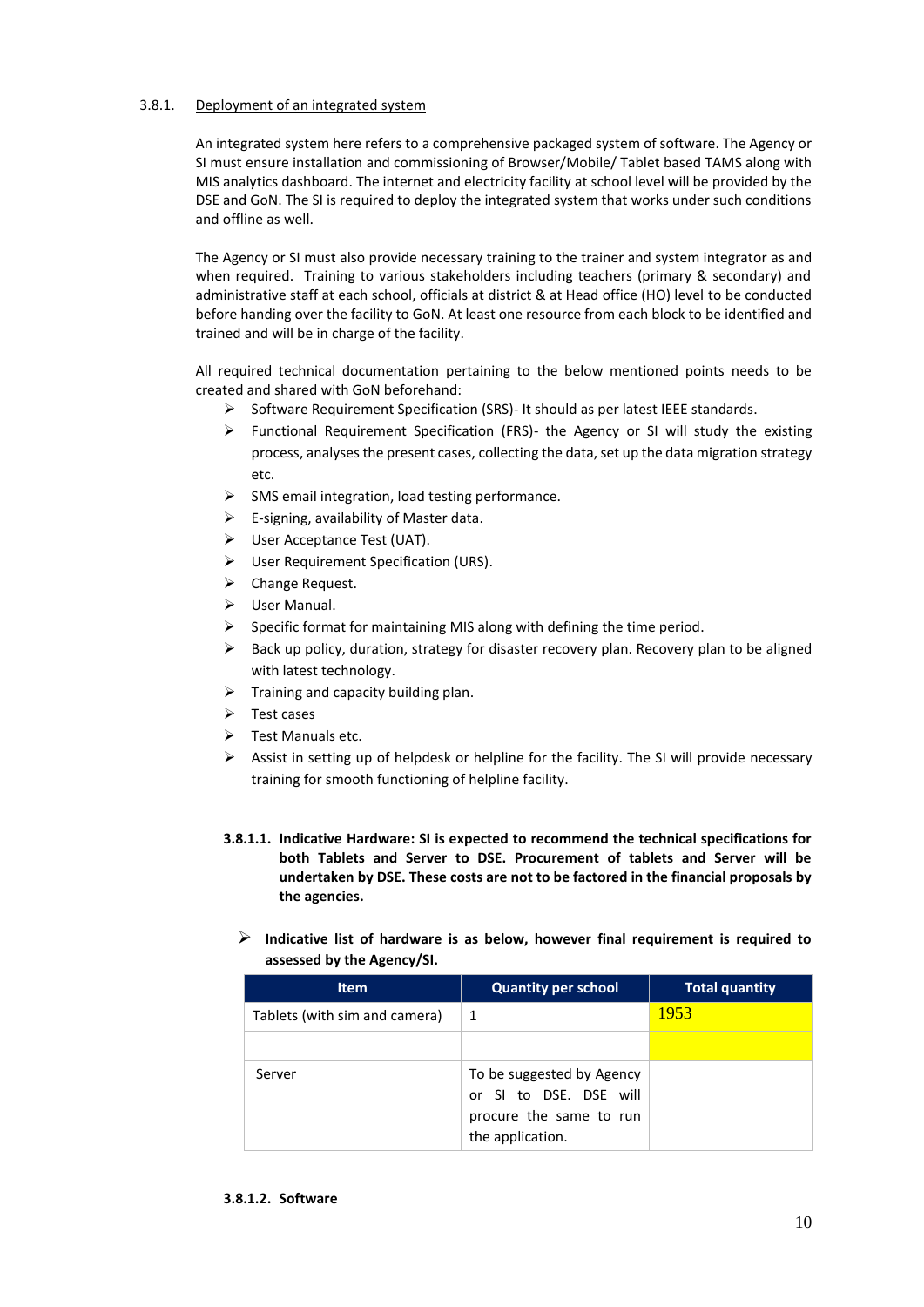The TAMS should be developed exclusively for DSE and GoN. The Agency or SI should keep the following specifications before heading to the software development:

- $\triangleright$  Not enforce any specific dependencies such as a proprietary tablet computer or a software subscription during development as well as for operation and Maintenance.
- $\triangleright$  As the software can be distributed via a variety of app stores and URL mediums, therefore should be capable to allow downloading in-
	- At-least one tablet in each of the 1953 schools. the software must be developed for unlimited downloads via web (via a GoN/DSE owned URL and servers) and mobile+tablet (via Android and iOS app stores). If for any reason, the app or playstore distribution is denied (by Google or Apple), then app installers must be provided via a GoN hosted URL.
	- The App installation must be provided for govt IT personnel's review and distribution in special circumstances such as complete lack of internet access as and when required by GoN.

| <b>Features</b>       | <b>Specifications</b>                                                                                                                                                                                                                                                                                                                                                                                                                                                                                                                                                                                                                                                                                                                                                         |  |  |  |
|-----------------------|-------------------------------------------------------------------------------------------------------------------------------------------------------------------------------------------------------------------------------------------------------------------------------------------------------------------------------------------------------------------------------------------------------------------------------------------------------------------------------------------------------------------------------------------------------------------------------------------------------------------------------------------------------------------------------------------------------------------------------------------------------------------------------|--|--|--|
|                       | Functional requirements that software should support                                                                                                                                                                                                                                                                                                                                                                                                                                                                                                                                                                                                                                                                                                                          |  |  |  |
| Authentication        | Offline-only as well online authentication<br>Acceptable methods of authentication- Username and password<br>(should work offline)/ Phone and OTP/ Email                                                                                                                                                                                                                                                                                                                                                                                                                                                                                                                                                                                                                      |  |  |  |
| Identification        | Reliable, on-device face-recognition algorithm,<br>licensed<br>for<br>$\overline{\phantom{a}}$<br>perpetuity to the concerned Government Department<br>Following is a list of desired features of the face recognition-based<br>$\overline{\phantom{a}}$<br>identification module:<br>a) Should consider facial hair changes, and hair, head gear or eyewear<br>changes<br>b) Should work with a facial mask on<br>c) Should have an acceptable tolerance (+-10%) for changes in face<br>postures<br>Be able to complete one round of identification within 2-5 seconds. If<br>not, the technical glitch should automatically be reported to the<br>system manager. For multiple failed attempts, the software freeze<br>and an automatic notification goes to the super user |  |  |  |
| Stamping              | Mandatorily record tamper-proof time and location stamps (lat, long)<br>$\overline{\phantom{a}}$<br>at the start of the attendance capture as well as on successful<br>completion of face recognition<br>Plan for backup in case of flitches in attendance recording/ face<br>recognition/ stamping<br>It is important that face+time+location: all three parameters are<br>authenticated together for a user to be marked PRESENT<br>In case of non-operability of any of the three parameters, the super<br>user designated in school should be able to mark attendance                                                                                                                                                                                                     |  |  |  |
| Reporting             | The software should allow for reporting both absence and presence<br>data for the designated super user at the school level, typically the<br>school principal.<br>Following details should be captured in the reporting module.<br>a) User ID of the Reportee<br>b) Reporting time and location<br>c) If marking absence, then: Reason for absence, Full or half day<br>absence                                                                                                                                                                                                                                                                                                                                                                                              |  |  |  |
| <b>User Analytics</b> | The app should provide a set of in-app analytics for consumption by                                                                                                                                                                                                                                                                                                                                                                                                                                                                                                                                                                                                                                                                                                           |  |  |  |

 $\triangleright$  Following are the functional software specifications: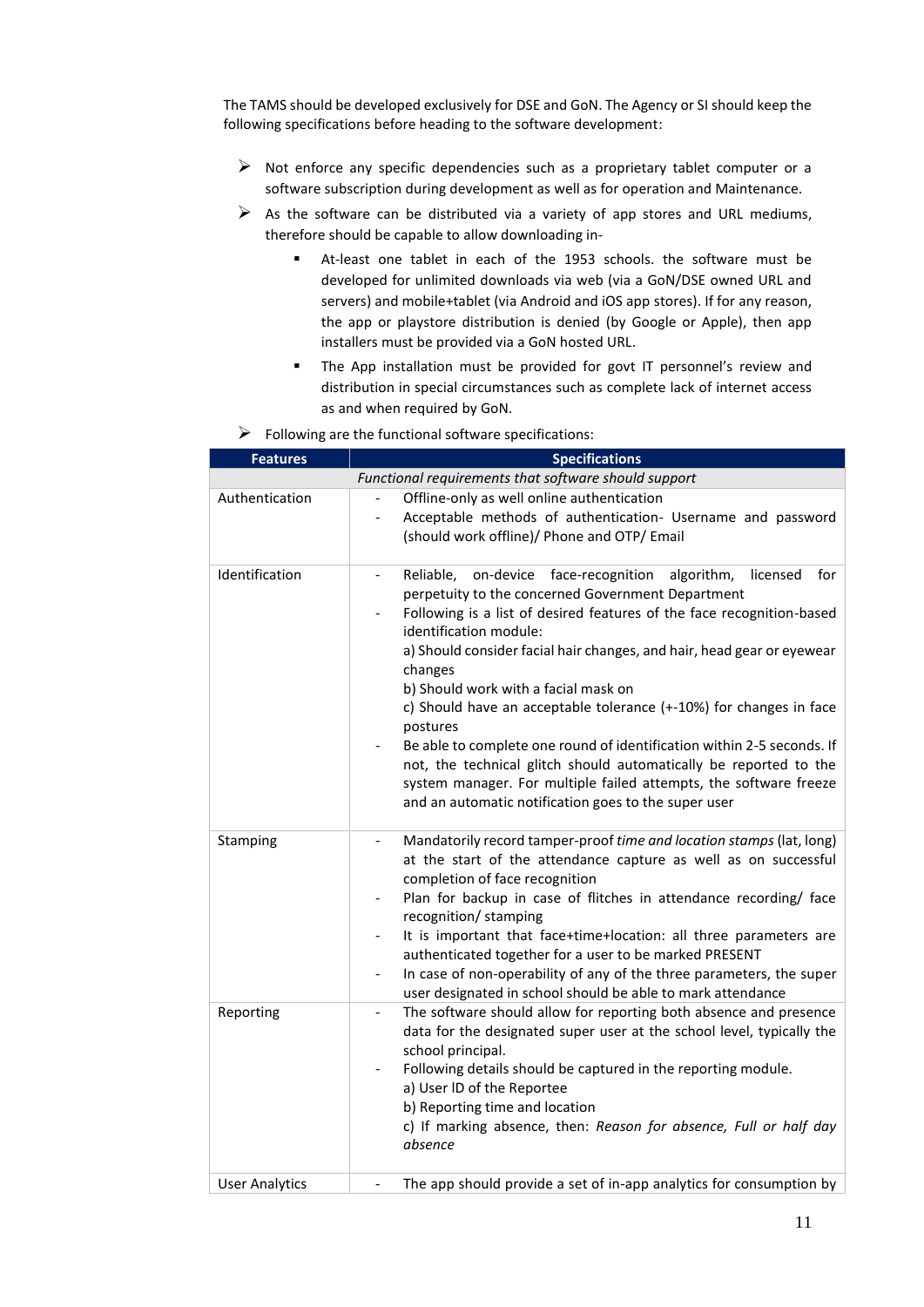| <b>Features</b>                                                         | <b>Specifications</b>                                                                                                                                                                                                                                                                                                                                                                                                                                                                                                                                                                                                                                                                                                                                                                                                                                                                                                           |  |  |  |
|-------------------------------------------------------------------------|---------------------------------------------------------------------------------------------------------------------------------------------------------------------------------------------------------------------------------------------------------------------------------------------------------------------------------------------------------------------------------------------------------------------------------------------------------------------------------------------------------------------------------------------------------------------------------------------------------------------------------------------------------------------------------------------------------------------------------------------------------------------------------------------------------------------------------------------------------------------------------------------------------------------------------|--|--|--|
|                                                                         | a variety of users<br>An additional all-access application analytics for administrators and<br>super users shall be developed to provide insights into following<br>areas:-<br>App downloads, installs, and uninstalls<br>a)<br>App telemetry data<br>b)<br>User demographics<br>c)<br>All attendance and reporting records<br>$\mathbf{d}$                                                                                                                                                                                                                                                                                                                                                                                                                                                                                                                                                                                     |  |  |  |
| Offline Access and<br>Data<br>Synchronization                           | Key design principles for the offline functionality are as follows<br>Self-sufficiency with-in the local software for marking daily<br>a)<br>attendance i.e. zero dependency on a server module or third-<br>party API for fulfilling the data capture especially facial<br>recognition<br>Automated data synchronization with zero manual intervention<br>b)<br>Capacity to hold at-least 30 days of attendance data locally. In<br>c)<br>case the app storage limit is reached, the user should be duly<br>informed to synchronize the data with the app server<br>Notification for data synchronization in the event of reaching<br>d)<br>local data storage threshold<br>Real time synchronization of the attendance and app telemetry<br>e)<br>data from user device to application. For locations that have<br>unreliable internet connection, data should be synched<br>intermittently and automatically upon connection |  |  |  |
| <b>API Integration</b>                                                  | Allow for cross-departmental and cross-app data access, providing<br>set of APIs for two-way data sharing. Follow Open API standards for<br>maximum interoperability.<br>The system should have REST API endpoints for both data access as<br>well as triggering a transaction from an authenticated, third-party<br>application. The key candidates for REST APIs include, but are not<br>limited to:-<br>a) User registration<br>b) Daily attendance<br>Analytics<br>c)<br>d) Telemetry data                                                                                                                                                                                                                                                                                                                                                                                                                                  |  |  |  |
| Language Support                                                        | The software must support English and Nagamese languages as<br>prescribed by the DSE and GoN.                                                                                                                                                                                                                                                                                                                                                                                                                                                                                                                                                                                                                                                                                                                                                                                                                                   |  |  |  |
| IT Infrastructure<br>(Server, Firewall,<br>Storage,<br>Networking etc.) | DSE in a process of establishing a Server Room at it premises and will<br>$\overline{\phantom{0}}$<br>be undertaking IT procurement of servers and relevant IT<br>infrastructure. SI will be required to finally host the TAMS application<br>on the servers thus procured and be mindful of the compatibility and<br>interfaces thus required to host TAMS in the given IT environment.                                                                                                                                                                                                                                                                                                                                                                                                                                                                                                                                        |  |  |  |
| Installation /<br>Distribution<br>Mechanism                             | In-school deployment of the integrated system<br>$\overline{\phantom{0}}$<br>The software shall also be distributed to the teacher owned devices<br>(smartphones, tablets, laptops, desktops). For such distribution the<br>software shall be hosted under State Ed Department's credentials on<br>a state commissioned and owned IT infrastructure and made<br>available via App/Play store and an SSL secured URL under<br>nagaland.gov.in domain.                                                                                                                                                                                                                                                                                                                                                                                                                                                                            |  |  |  |
| Scalability                                                             | The system should be benchmarked to handle at-least 100,000 user<br>responses per minute i.e. 5 times the general traffic and data storage<br>required to cover all schools in Nagaland.<br>Once deployed in production, the system should be scaled on a pro-<br>rata basis, accounting only for the resources used to fulfil system                                                                                                                                                                                                                                                                                                                                                                                                                                                                                                                                                                                           |  |  |  |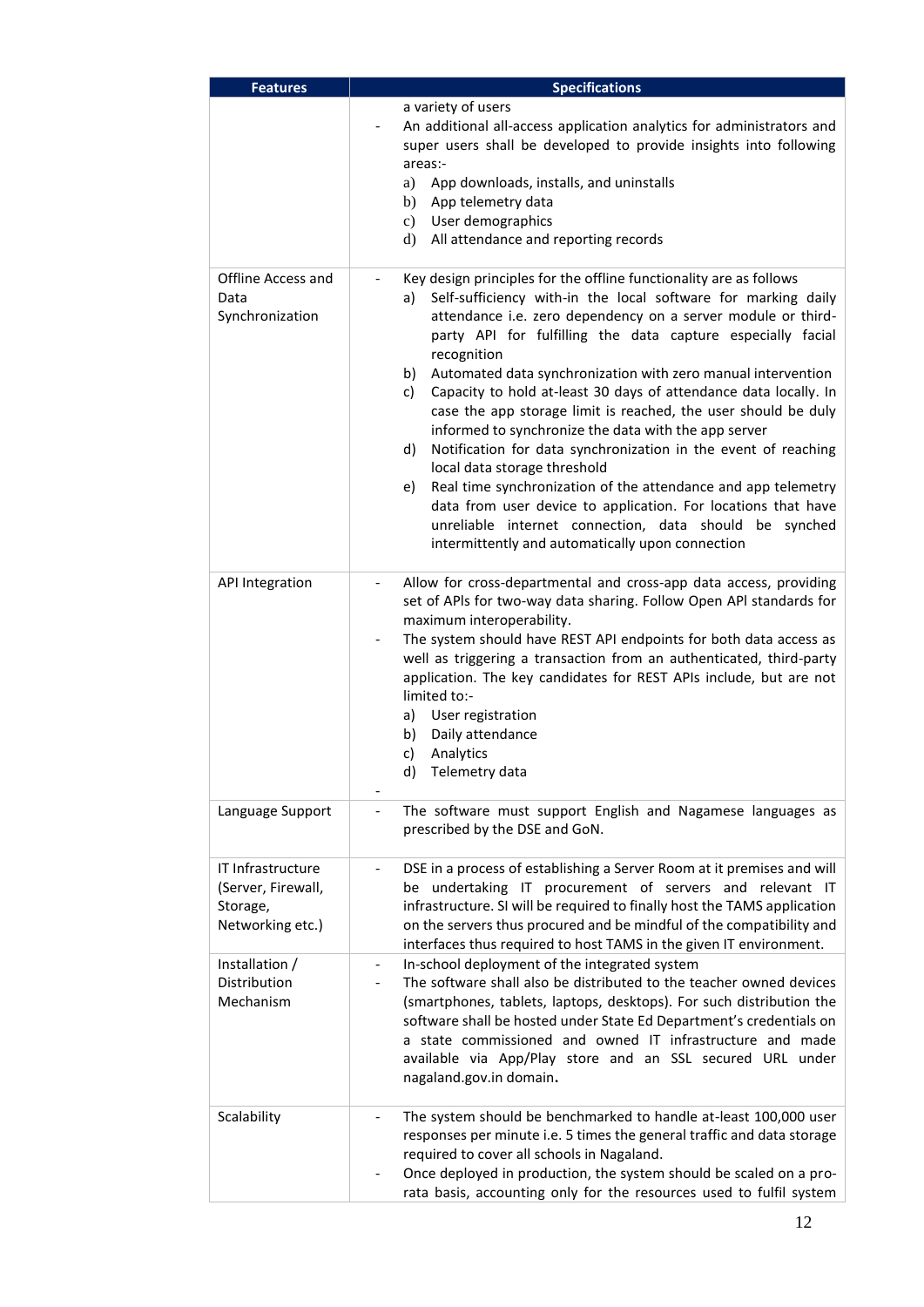| <b>Features</b> | <b>Specifications</b>                                                                                                                                                                                               |  |  |
|-----------------|---------------------------------------------------------------------------------------------------------------------------------------------------------------------------------------------------------------------|--|--|
|                 | functionality.<br>The scalability benchmark shall apply to all the system components<br>$\overline{\phantom{a}}$<br>i.e. end user applications, APIs, transactional databases, and search<br>& analytics databases. |  |  |

# 3.8.2. Maintenance services

After successful installation and commissioning, the function of the proposed system will officially start. This will be called as "Go live". After effective date of Go-live, the selected Agency/ System Integrator will have responsibility to provide support for technical and allied issues. The interested agencies are directed to mention the proper mode of backup support during the contract period i.e., 24 months. All power availability and internet access to mobile tablets shall be insured by GoN.

- $\triangleright$  Provide technical support during all working days.
- $\triangleright$  Provide ongoing support and maintenance, through the life of the contract.
- $\triangleright$  Any technical problem occurring during the contract period will have to be attended within 4 hours & fault rectified within 48 hours
- $\triangleright$  Maintenance support services will continue till the end of the services from the date of Go live of the project.
- $\triangleright$  The availability of the system shall be at least 98%. This will be calculated and confirmed on monthly basis on a 24X7 calculation. Any downtime beyond 2% would attract a penalty and that would be 5% reduction in the monthly O&M payment for every 1% additional downtime. This penalty shall be calculated on pro-rata basis. The Firm /SI will suggest a formula on how to calculate the downtime.

## 3.8.3. Data reporting and safety

- ➢ The System Integrator shall provide one or more dashboards to analyze teacher attendance data, customized to the specific requirements of the state education department. The deployment shall happen in phases preceded by a pilot deployment. It will be the duty of Agency or SI to generate all the required user credentials for users of schools, block, district and DSE
- $\triangleright$  The Agency or SI will collaborate with EMIS developer for integration of Attendance monitoring dashboard with the effective MIS under data policy norms as specified by GoN. The implementation of such integrations shall be taken up after a detailed due diligence during the solution design phase. The Agency or SI should setup centralized monitoring system with Servers and other networking equipment for monitoring and MIS generation purpose in consultation with the DSE. It can be in State Data Center (SDC) or at DSE office depending upon the decision given by DSE.
- $\triangleright$  The Agency or SI should design and develop MIS Analytics dashboard, reports and statistics for DSE, GoN
- $\triangleright$  The Agency or SI should provide handholding support for Periodical Generation of Project Status Reports for attendance tracking.
- $\triangleright$  If any Agency or SI requires site survey, then the same has to be done at Agency's own cost
- ➢ Privacy Protection:
	- o No individual user information (including device details) must be collected without a consent, duly signed by the user and the user only
	- o All Personally identifiable Information (PII) data sets must be decoupled from the non-Pll datasets and be encrypted using SHA256 algorithms when both at rest (user device, app server) as well as in transit (internet)
	- o No PlIl attributes must be exposed to unauthorized users
	- $\circ$  All trained datasets of a user's facial images must be destroyed when the user account is deleted. Records of a user's attendance may be preserved subject to state's data storage policy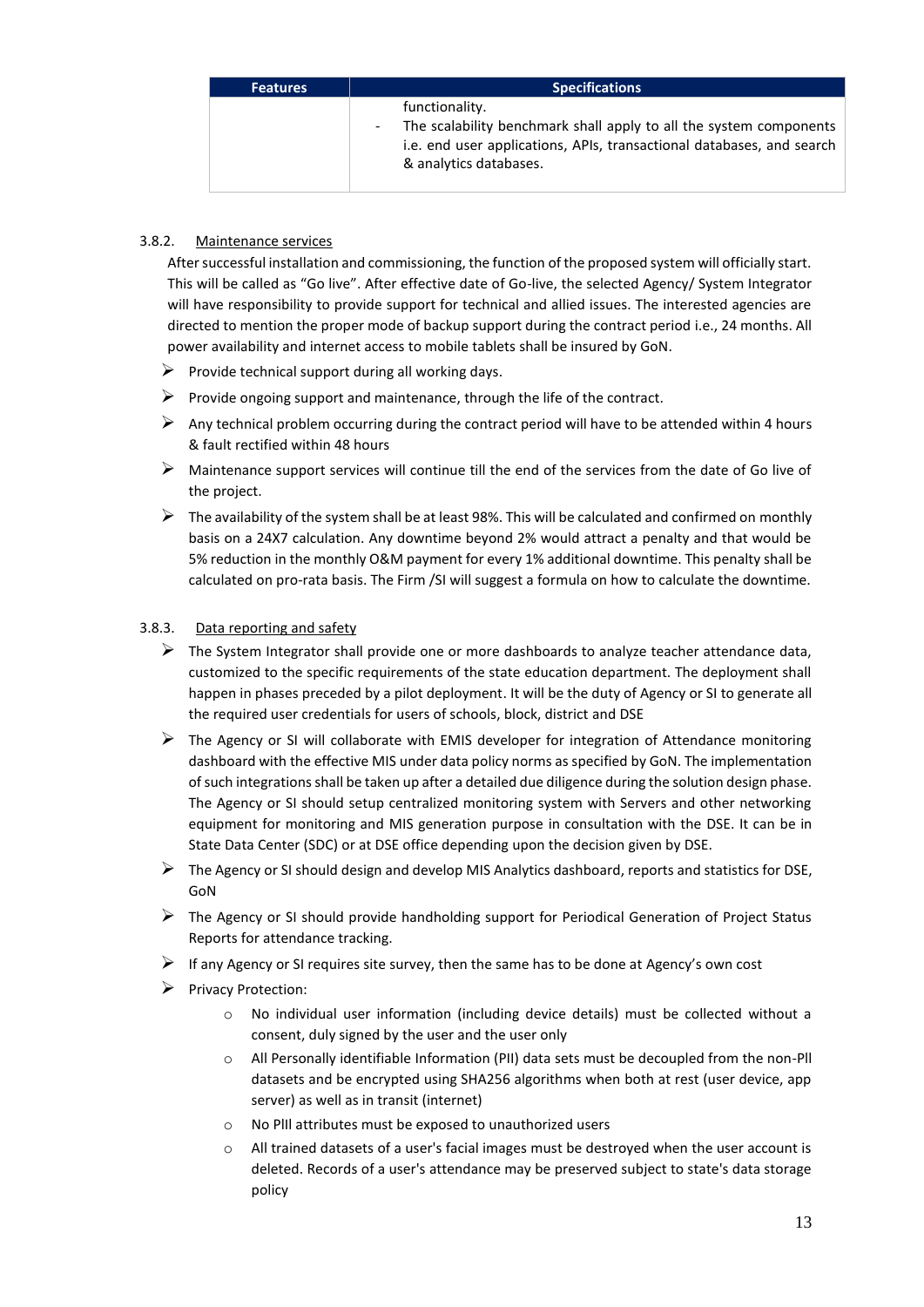- $\triangleright$  Data Import and Export
	- The system should allow for bulk data import and export facility available in the following formats: - CSV/ JSON/ JSON Delimited/ Avro
	- The same teacher with the unique ID should be able to access attendance data and also mark attendance from other school's system in case of transfer. Agency/System Integrator needs to set out processes and conditions for such use cases.
- ➢ Data Migration
	- The Agency/System Integrator may have to take up data migration activities for one-time migration of the official school and teacher records. Such migration activity shall be taken up adhering to the data protection rules discussed above.
- $\triangleright$  Data Backup, Archival and Restoration
	- The failure or occurrence of a delay in performance of any of the obligations of either party shall constitute a Force Majeure event only where such failure or delay could not have reasonably been foreseen war or hostility, acts of the public or enemy , civil commotion, sabotage, fires, floods, Vandalism(due to law& order Situation),terrorism, explosions, epidemics, quarantine restriction, strikes, lockouts or act of God(hereinafter referred to as events) or where despite the Presence of adequate and stipulated safeguards the failure to perform obligations has occurred at any location in scope .In Such an event ,the affected party shall inform the other party in writing within five days of the occurrence of such event .Any failure or lapse on the part of Agency or SI in performing any obligation as is necessary and proper ,to negate the damage due to projected force majeure events or to mitigate the damage that may be caused due to above mentioned events or the failure to provide adequate disaster management/recovery or any failure in setting up a contingency mechanism would not constitute force majeure as set out above.
	- **EXECT** The Agency or SI will propose disaster recovery center of tier III or above rating. It should be situated in India in a seismic zone different from that of Kohima, Capital of the state.
	- The system shall take daily, weekly, and monthly backups on a cold storage facility. The archives shall be versioned and extracted using the same specifications as the underlying database
	- It must be ensured that any ongoing changes to the database schema do not cause the archives to be invalidated.
	- **EXECT** Implementation partner should also make a one-click restoration facility available for easy and error-free data restoration

|                                                                                      | Output                                                                                                                                                                                                                                                                                                  |
|--------------------------------------------------------------------------------------|---------------------------------------------------------------------------------------------------------------------------------------------------------------------------------------------------------------------------------------------------------------------------------------------------------|
| Mobile/Web<br>application (recorded<br>via in-school tablets<br>or personal devices) | For various end-users:<br>The app should provide a set of in-app analytics for consumption by a variety<br>of users. The nature of analytics will vary depending on the granularity of the<br>details sought by a given user. Attendance reports to be made available in the<br>system for below users: |
|                                                                                      | School Leader (Super user):<br>Attendance data per user of All School Members<br>$\overline{\phantom{a}}$<br>School Data Analytics such as attendance data aggregated at school,<br>$\overline{\phantom{a}}$<br>block, district, state level                                                            |
|                                                                                      | Teachers:<br>Individual attendance records<br>Self-Data Analytics: Days absent, reason for absence analysis<br>$\overline{\phantom{a}}$                                                                                                                                                                 |

The system integrator is expected to provide the following data insights and usage: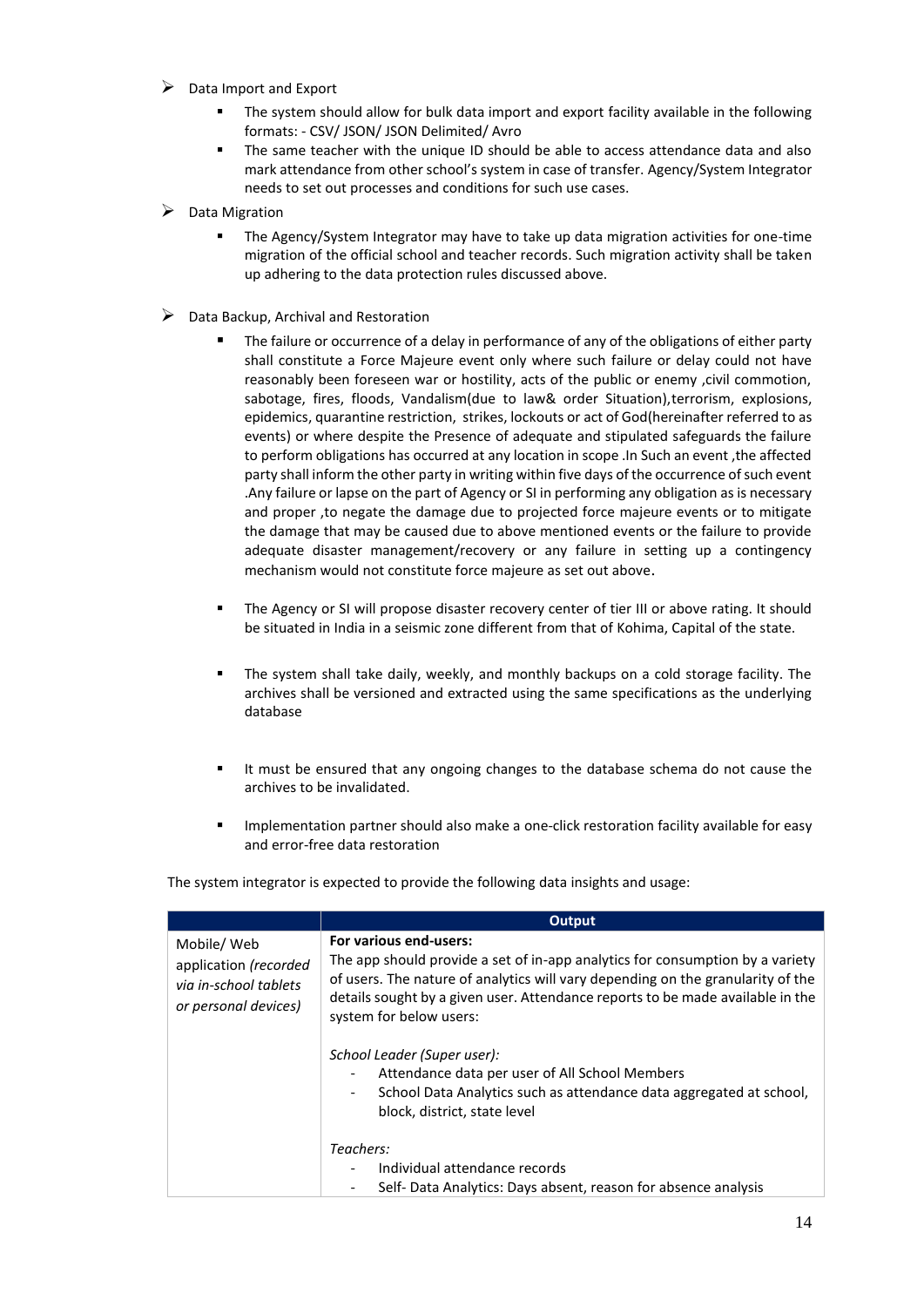|                            | <b>Output</b>                                                                                                                                                                                                                                                                                                                                                       |
|----------------------------|---------------------------------------------------------------------------------------------------------------------------------------------------------------------------------------------------------------------------------------------------------------------------------------------------------------------------------------------------------------------|
|                            | <b>Cluster Administrator</b><br>Attendance status and trends for all schools in a cluster<br>Absence and reason for absence insights at cluster level<br>School rankings with-in cluster<br>$\overline{\phantom{a}}$<br>Cluster ranking with-in block, district, and state<br><b>Block Administrator</b><br>Attendance status and trends for all schools in a block |
|                            | Absence and reason for absence insights at block level<br>School rankings with-in block<br>$-$<br>Block ranking with-in district, and state<br>$\overline{\phantom{a}}$                                                                                                                                                                                             |
|                            | District Administrator<br>Attendance status and trends for all schools in a district<br>Absence and reason for absence insights at district-level<br>School rankings with-in district<br>$\sim$<br>District ranking with-in state<br>$\overline{\phantom{0}}$                                                                                                       |
|                            | State Administrator<br>Trends for all schools in the state<br>Absence and reason for absence insights at state level<br>School rankings with-in state<br>Cluster, block, and district rankings<br>$\sim$                                                                                                                                                            |
| MIS analytics<br>dashboard | An additional all-access application analytics for administraand super users<br>shall be developed to provide insights into following areas:-<br>a) App downloads, installs, and uninstalls<br>b)<br>App telemetry data<br>User demographics<br>c)<br>All attendance and reporting records<br>d)                                                                    |

# **4. Timeline:**

Following table depicts a tentative schedule of services: -

| <b>Stages</b> | Deliverables (all deliverables must be<br>approved by DSE for payment purposes)                                       | Time schedule from the date of<br>signing contract $(T)$ (as of<br>signing of contract) | % of the contract<br>amount to be paid                                                          |
|---------------|-----------------------------------------------------------------------------------------------------------------------|-----------------------------------------------------------------------------------------|-------------------------------------------------------------------------------------------------|
| 1.            | System Analysis and Requirement Study<br>and SRS, SDS Preparation                                                     | T+1Month                                                                                | 5%                                                                                              |
| 2.            | System Design and Development and Data<br>Migration and Software Development                                          | T+5 Months                                                                              | 20%                                                                                             |
| 3.            | Pilot Deployment - 100% Schools                                                                                       | T+7 Months                                                                              | 15%                                                                                             |
| 4.            | Acceptance Testing and Go live                                                                                        | T+9 Months                                                                              | 8%                                                                                              |
| 5.            | Training and Capacity Building of identified<br>staff (To be initiated phase wise along with<br>Software deployment). | 'Train the Trainer' approach to<br>be adopted. Block wise teachers<br>to be identified. | 12%                                                                                             |
| 6.            | Operation & Maintenance (to be initiated<br>from the date of Go live)                                                 | 39 months from Go live                                                                  | Remaining 40% in equal<br>quarterly installments<br>after approval of the<br>quarterly reports. |

| <b>Modules</b>    | <b>Description</b> |
|-------------------|--------------------|
| under<br>required |                    |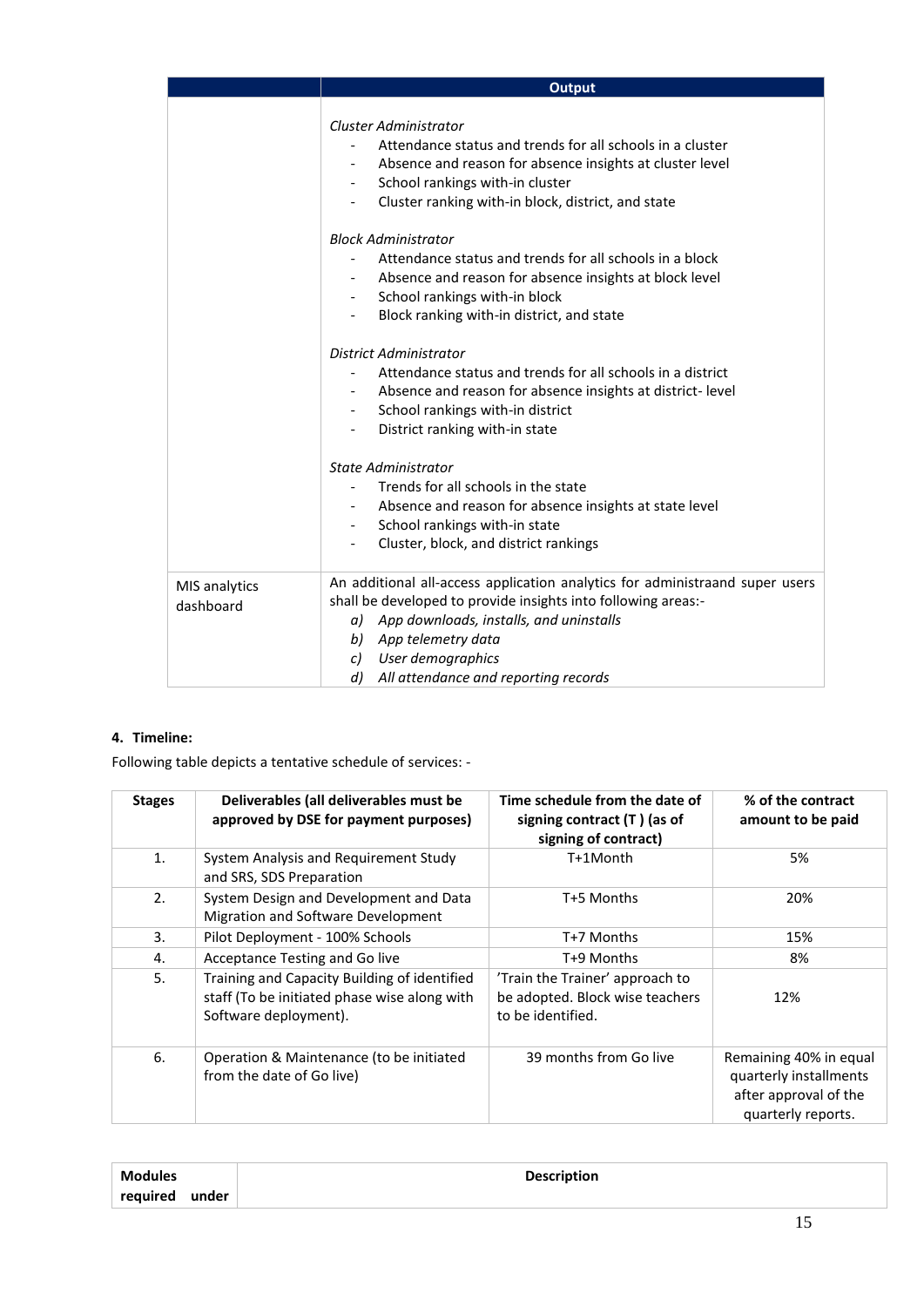| Service 1,2,3,5,6                               |                                                                                                                                                                                                                                                                                                                                                                                                                                                                                                                                                                                                                                                                                                                           |
|-------------------------------------------------|---------------------------------------------------------------------------------------------------------------------------------------------------------------------------------------------------------------------------------------------------------------------------------------------------------------------------------------------------------------------------------------------------------------------------------------------------------------------------------------------------------------------------------------------------------------------------------------------------------------------------------------------------------------------------------------------------------------------------|
| <b>Attendance</b><br><b>Module</b>              | The facial recognition (desired system must only use "face recognition" and no other biometric<br>method) attendance module for teachers records of login and logout time and stores along with geo-<br>tagging information. The module will cultivate a positive environment among good teachers by<br>recognizing their punctuality and teaching hours being devoted at the school.                                                                                                                                                                                                                                                                                                                                     |
| <b>Real-time</b><br>dashboards in<br>mobile app | The attendance data synced to central server which can be accessed anywhere through the mobile<br>app. It will assist DEO/BEO/State, education department and other authorities in easily accessing<br>authenticated school information. The system which relied upon manual inspections will now shifted<br>to real time dashboards.                                                                                                                                                                                                                                                                                                                                                                                     |
| <b>Online Leave</b><br>Management<br>System     | Facilitating teachers in non-teaching work was one of the core objectives of this initiative. The teacher<br>will simply download a mobile app form Google Play Store developed by Agency or SI and apply for<br>Casual leave, earned leave, etc. anytime, and at other end, authorities can process and grant the leave<br>application through the mobile app. It will also have facility to apply leave through SMS short codes<br>or through Tablets Bio-Metric device available at the school premise (or through web-based interface<br>by visiting an online portal). The language for software development should be same as earlier if it<br>has already been developed.                                          |
| Inspection<br><b>Module</b>                     | Physical inspection routine will be fixed by the system to ensure that every school will get inspected<br>minimum twice a year. An SMS alert will be sent to the concerned flying squad/inspection teams<br>indicating the school to be inspected as per the inspection calendar. The teams will be allowed to<br>choose their flexible dates but the school to be inspected will be assigned by the system. The teams<br>will also have to get their biometric done at the school tablet to ensure that they have physically<br>inspected the location. The teams will also be facilitated a mobile app with pre-filled details such as<br>school name, principal name, etc. to assist them in data entry and reporting. |
| <b>Reports</b>                                  | The software should produce various on-demand reports in desired language for real-time<br>monitoring.                                                                                                                                                                                                                                                                                                                                                                                                                                                                                                                                                                                                                    |
| <b>Trainings</b>                                | The Training Manager's will conduct training of Trainers and provide monitoring and support during<br>the district level trainings. The trainings Manager's will further monitor select block level trainings<br>across all districts.                                                                                                                                                                                                                                                                                                                                                                                                                                                                                    |

**Note:** The deliverables shall be integrated solutions with various modules. Number of modules can be increased as per requirement of DSE during the contract period.

# **5. Staffing for Agency:**

| Sl.No              | <b>Designation</b> | <b>Roles and</b><br><b>Responsibilities</b>                                                         | <b>Qualification and Experience</b>                                                                                                                                                                                                                           | <b>Total</b><br>(No.) | <b>Total person</b><br>months |
|--------------------|--------------------|-----------------------------------------------------------------------------------------------------|---------------------------------------------------------------------------------------------------------------------------------------------------------------------------------------------------------------------------------------------------------------|-----------------------|-------------------------------|
| <b>Key Experts</b> |                    |                                                                                                     |                                                                                                                                                                                                                                                               |                       |                               |
|                    | Project<br>manager | - To manage the<br>project<br>development,<br>resource<br>management,<br>stakeholder<br>management, | Project Manager must be<br>PMP/Prince 2 Certified with<br>minimum 10 years of Experience on<br>Similar Projects, Total 15 years of<br>experience. Hands on experience in<br>Software development and<br>deployment. Resource<br>Management and Managing large | 01                    | 48 Months                     |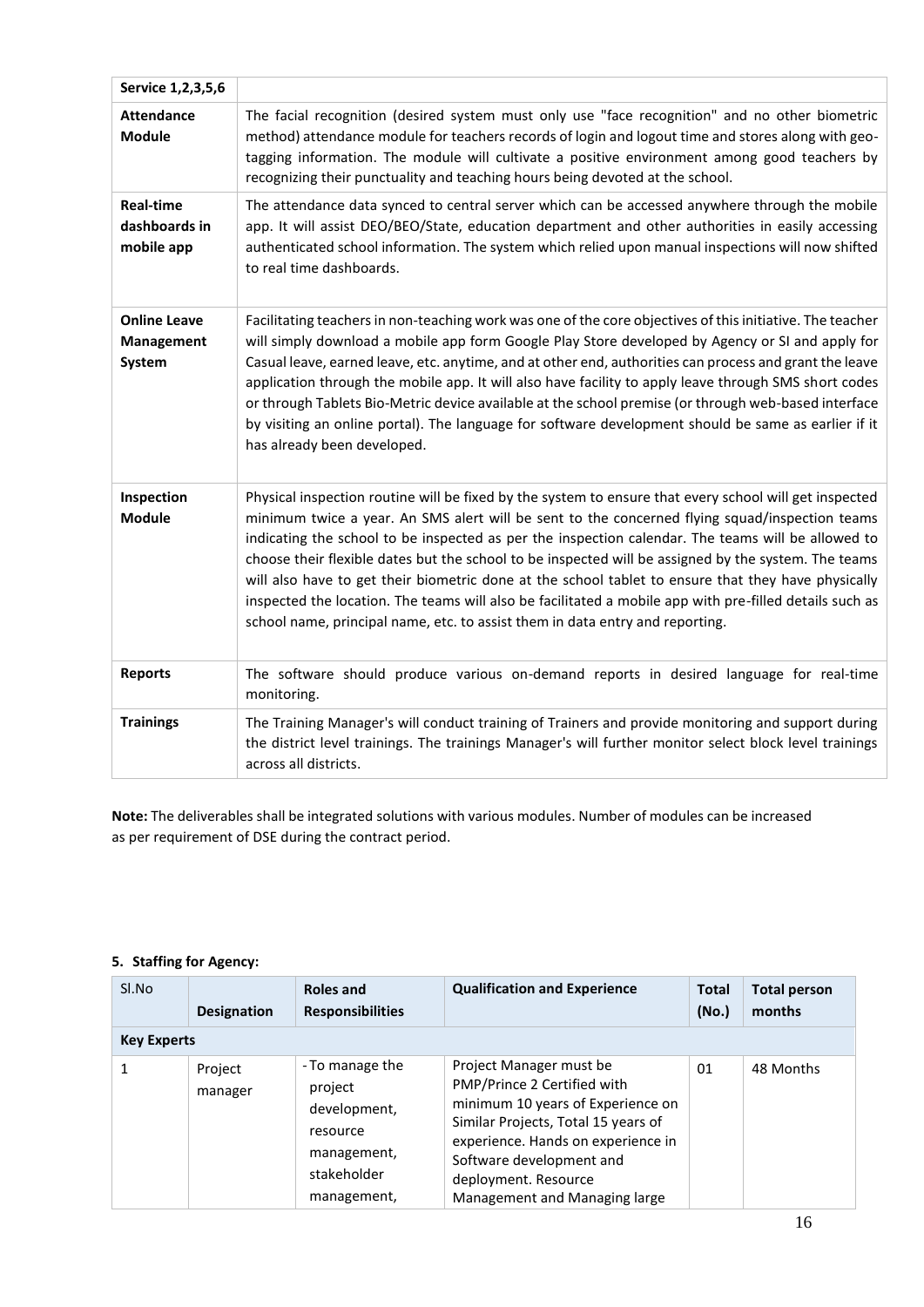| Sl.No           | <b>Designation</b>               | <b>Roles and</b><br><b>Responsibilities</b>                                                                                                                                  | <b>Qualification and Experience</b>                                                                                                                                                                                                                                                 | <b>Total</b><br>(No.) | <b>Total person</b><br>months |  |  |
|-----------------|----------------------------------|------------------------------------------------------------------------------------------------------------------------------------------------------------------------------|-------------------------------------------------------------------------------------------------------------------------------------------------------------------------------------------------------------------------------------------------------------------------------------|-----------------------|-------------------------------|--|--|
|                 | <b>Key Experts</b>               |                                                                                                                                                                              |                                                                                                                                                                                                                                                                                     |                       |                               |  |  |
|                 |                                  | communication and<br>delivery of project,<br>progress update to<br><b>DSE</b>                                                                                                | scale project. Experience in<br>maintaining SLA.                                                                                                                                                                                                                                    |                       |                               |  |  |
| $\overline{2}$  | Project -<br>Coordinators        | - Communication with<br>the Project Manager<br>managing District<br>level<br>implementation,<br>monitoring and<br>controlling of projec<br>development and<br>implementation | Graduate in Computer Science/<br>BCA/ or equivalent -Minimum 5<br>years of experience in software<br>implementation, commissioning<br>attendance management system<br>and experience in managing<br>medium scale projects in<br>educational institution,<br>Government Organization | 04                    | 96 (24 Months<br>each)        |  |  |
| 3               | Site Engineer                    | Installation and<br>management of<br>hardware, testing of<br>live devices, pilot<br>deployment of each<br>site.                                                              | Graduate. Experience in<br>Networking. Minimum - 5 Years of<br>Experience in installation and<br>commissioning of projects                                                                                                                                                          | 06                    | 288 (48<br>Months each)       |  |  |
| 4               | Software<br>Developer            | Design and<br>$\overline{\phantom{a}}$<br>development of<br>Dashboard MIS, API<br>implementation,<br>managing                                                                | BE/BTech/MCA/ equivalent<br>Minimum 4 Years of experience in<br>software development, application<br>development and API<br>implementation, knowledge<br>of HTML 5, CSS 3, Bootstrap                                                                                                | 05                    | 45 (09 Months<br>each)        |  |  |
| 5               | Manager<br>(Training)            | Training of software -<br>application,<br>hardware<br>operations etc.                                                                                                        | BA/BSc/BCom<br>Minimum - 5 Years of Experience ii<br>training of at least 40 nos of<br>resources at a time. In total need to<br>Train 20,000 teachers.                                                                                                                              | 08                    | 40 (05 Months<br>each)        |  |  |
| Non-Key Experts |                                  |                                                                                                                                                                              |                                                                                                                                                                                                                                                                                     |                       |                               |  |  |
| 6               | Software<br>Support<br>Executive | Provide support to<br>developed<br>customized<br>application and<br>resolve issues on<br>Priority                                                                            | BE/BTech/MCA/ equivalent<br>Minimum 4 Years of experience in<br>software support and maintenance                                                                                                                                                                                    | 03                    | 144(48<br>Months each)        |  |  |

- **6. Duration of the Assignment:** The Services will be delivered for a tentative period of forty-eight (48) months out of which nine (09) months for design, development and implementation and thirty-nine (39) months for operation and maintenance of the facility, subject to extension, if necessitated by the requirements of the project, for a duration to be determined by the DSE, GoN at the close of the contract.
- **7. Monitoring and Reporting:** The Agency or SI will report to the Project Director, unless specified otherwise. The Agency or SI will be required to submit periodic progress reports to this effect. The format and the frequency will be decided in consultation with the PMU.